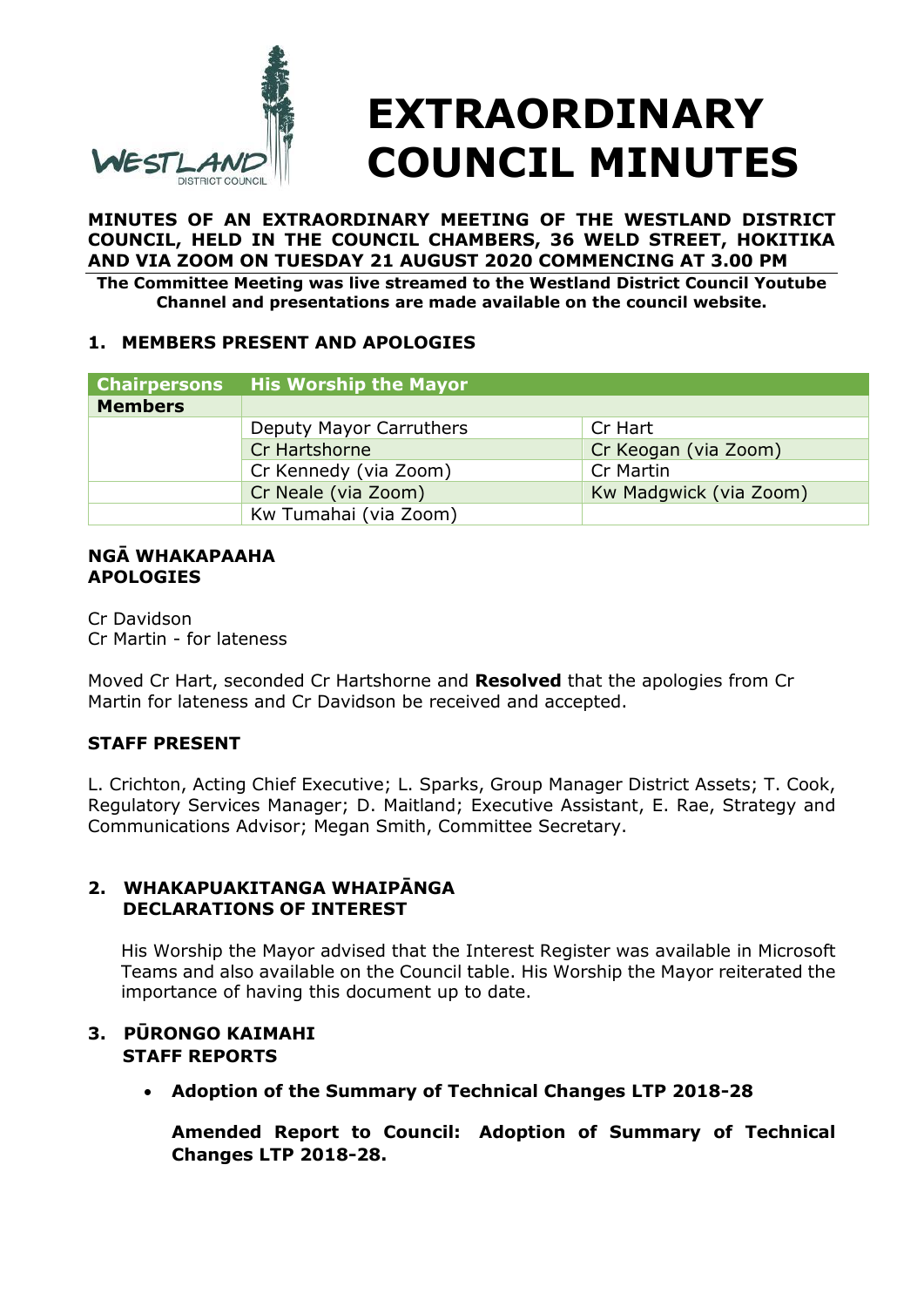An amended report to Council from the Chief Executive had been circulated to the Mayor and Councillors via Microsoft Teams. The amended report was to correct clause 1.2 of the report, replacing s 97G with s 93G of the Local Government Act 2002 (LGA).

The Regulatory Services Manager spoke to this item. The purpose of this report is to adopt the Summary of Technical Changes LTP 2018-28.

Moved Deputy Mayor Carruthers, seconded Cr Neale and **Resolved** that:

- a) Council adopts the amended clause 1.2 of the report, replacing s 97G with s 93G of the Local Government Act 2002 (LGA).
- b) Council adopts the Summary of Technical Changes LTP 2018 28.

## **Approve Draft Consultation Document: Westland Discovery Centre Pakiwaitara**

The Regulatory Services Manager spoke to this item. The purpose of this report is to approve the draft Consultation Document: Westland Discovery Centre Pakiwaitara.

*Cr Martin entered the chambers at 3.21pm.*

*The Acting Chief Executive advised at 3.27pm that the livestream was not working correctly. The meeting was been recorded and will be available to the public.*

*Action – Make the Building Report available to the public when received, subject to any privacy concerns with the owner.*

Moved Cr Deputy Mayor Carruthers, seconded Cr Hartshorne and **Resolved** that:

- a) Council approves the draft Consultation Document: Westland Discovery Centre Pakiwaitara.
- b) Council directs staff to conduct public consultation under ss 93A, 97 and 93E of the Local Government Act 2002.

### **Audit Report**

A copy of the Independent Auditor's Report, from Audit New Zealand, on behalf of the Auditor-General on the proposed amendment of the 2018-2028 Long Term Plan was tabled at the meeting. Councillors had been provided with an email copy of the report.

Moved Cr Hart, seconded Cr Hartshorne and **Resolved** that Council receive the Long Term Plan Amendment Consultation Document Audit Report as tabled.

#### **Adoption of the LTP Amendment Draft Consultation Document: Westland Discovery Centre Pakiwaitara**

Moved Cr Deputy Mayor Carruthers, seconded Cr Hartshorne and **Resolved** that:

a) Council adopts the LTP Amendment Draft Consultation Document: Westland Discovery Centre Pakiwaitara.